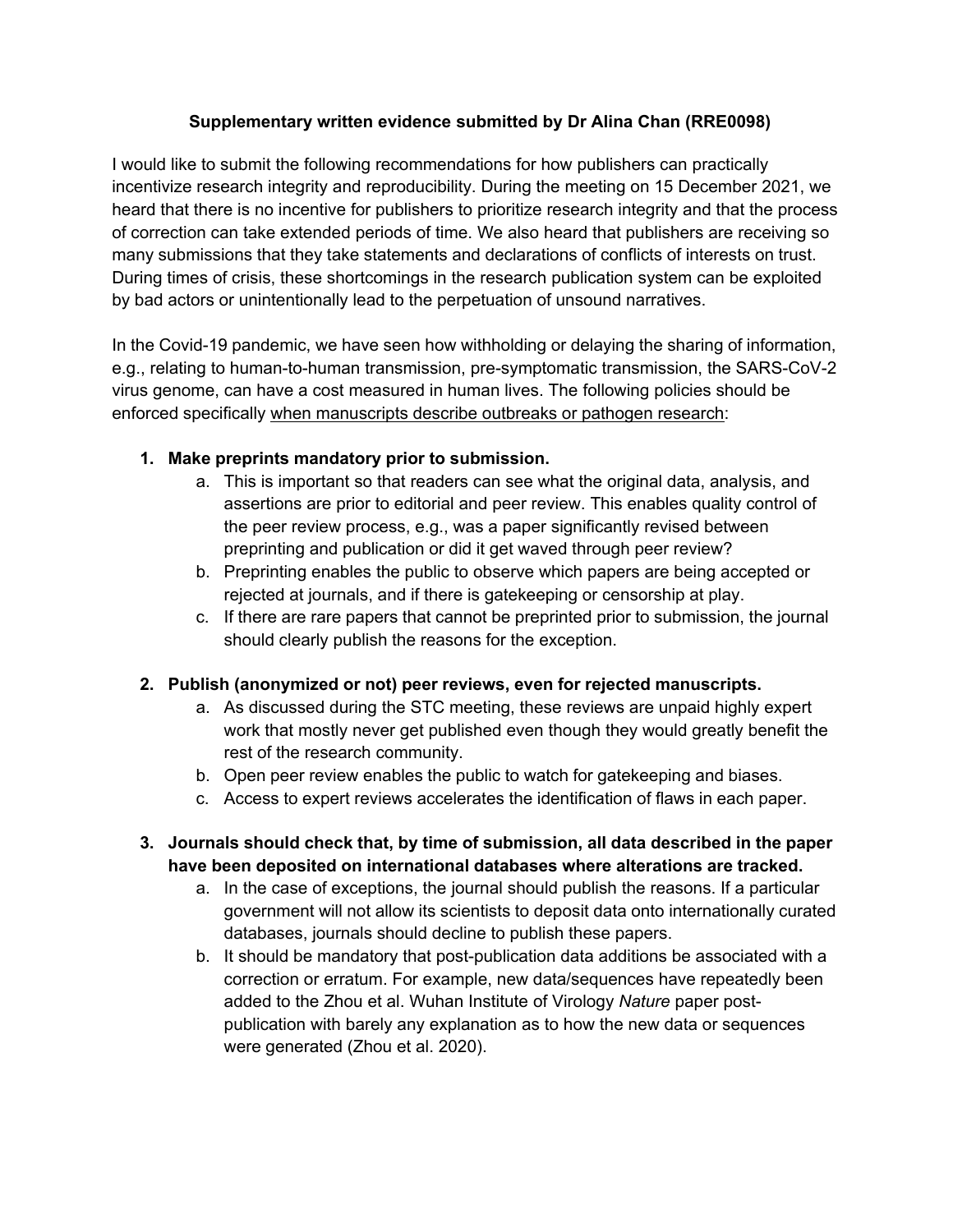- c. An example of why this is important can be found in Bloom et al. *Molecular Biology and Evolution* (Bloom 2021), which describes how early SARS-CoV-2 sequences were deleted from the international NCBI database by request of the data depositors. The recovery of these sequences one year later by Dr. Jesse Bloom led to a stronger assessment that earlier variants of SARS-CoV-2 had preceded the cluster of Covid-19 cases at the Huanan seafood market.
- d. Another example is Latinne et al. *Nature Communications* (Latinne et al. 2020) which deposited its data prior to publication and prior to the pandemic. After the paper and its dataset of virus sequences collected up to 2015 was published in 2020, independent analysts were able to identify 8 close relatives to SARS-CoV-2 in this collection being studied at the Wuhan Institute of Virology.

# **4. Incentivize replication studies by quickly publishing submissions that correctly call out errors in papers**

- a. Corrections and retractions should be executed as quickly as a paper was peer reviewed. The peer review in these processes should be open.
- b. If journals make the review process harrowing and unrewarding for scientists who bring forward constructive criticism and clarifications of existing publications, this deters efforts to reproduce published work. When there is little effort to reproduce published work, negligence or research misconduct will rarely be detected and publicly confronted. This degrades research integrity and harms the entire research community.
- c. Examples include the late corrections and addendum applied to papers describing close relatives to SARS-CoV-2: The pangolin papers, Xiao et al. *Nature* (Xiao et al. 2021) and Liu et al. *PLoS Pathogens* (Liu et al. 2021) were only corrected in mid/late 2021 after their release in February 2020 had stimulated speculation in the research and media communities for much of 2020. Nature also declined to publish the letter pointing out the missing data and incorrect sample histories in the Xiao et al. *Nature* paper (Chan and Zhan 2020) (I am one of the authors of this letter), opting instead to only acknowledge the Chan and Zhan preprint in their extensive correction that encompassed one figure, one table, one new metagenomic dataset, one new supplementary table, one new PCR sequencing dataset, and six new sequences. Separately, *Nature* did not publish letters pointing out the sample history of RaTG13, the closest relative to SARS-CoV-2 at the time, in Zhou et al. *Nature*; an addendum by the authors from the Wuhan Institute of Virology was only posted nine months later (Zhou et al. 2020).

# 5. **Refuse to publish papers where novel pathogen samples/sequences have not been shared in international databases for more than a year post-discovery.**

a. Many research groups tend to hoard pathogen sequences for a long period of time before publishing them in batches for each manuscript. This has resulted in a situation where we have no insight into the pathogen sequences most recently collected and being studied in laboratories around the world. For instance,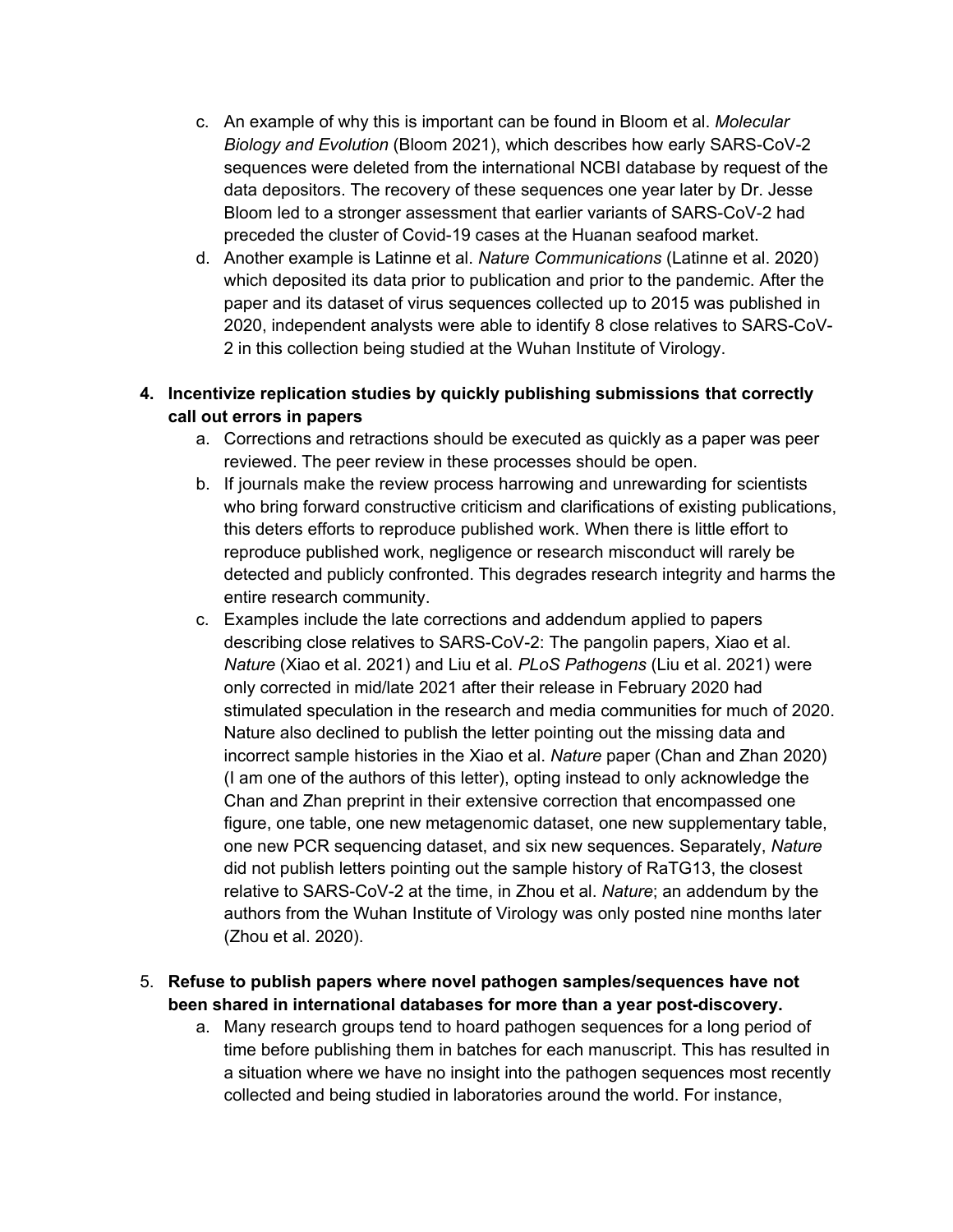although Latinne et al. *Nature Communications* was published in 2020, it only described samples collected up to 2015. We have some but very little insight into the samples and sequences that have been collected by the Wuhan Institute of Virology after 2016.

b. Journals should enforce a policy where sequences described in submitted manuscripts must have been deposited in international databases at maximum one-year post-discovery, even if the data remains embargoed. This incentivizes data sharing, transparency and accountability relating to pathogen research.

If leading publishers such as Springer Nature, Elsevier, AAAS, and the United States National Academy of Sciences agree to implement these new policies, other publishers will follow and scientists will be incentivized to publish pathogen or outbreak-related research of the highest integrity and hold each other accountable when research is found not to be reproducible.

In addition to the five recommendations above, I would like to specifically request that the STC conduct an inquiry into the origin of Covid-19. The UK is one of the leading countries in the world in biomedical research, has a particular strength in global health issues through its academic institutions, its academies and the Wellcome Trust. The Covid-19 pandemic represents an extraordinary situation (hopefully once-in-a-century) for which exceptions to the rule should be made. For instance, in response to the September 11 attacks, investigators were able to access individual information about passengers and ticket purchases, which are normally kept confidential. The pandemic is a public health catastrophe that has spanned at least 351 million infected persons and 5.6 million deaths. Yet, there is no access to key relevant information held at journals due to confidentiality policies surrounding the peer review process. It makes sense for the UK parliament to advise the UK government to initiate an international investigation into the origin of Covid-19.

**Making available all relevant submitted manuscripts at journals in 2019 and 2020 to investigators is vital.** The STC can compel research journals, especially those based in the United Kingdom, to share the original manuscripts (regardless of published, rejected, or withdrawn by authors), editorial correspondences, and peer reviews relating to SARS-CoV-2 or related viruses. Independent investigators will be able to assess the full breadth of information and data describing the beginnings of the pandemic, determine if mistakes or deliberate errors were made, if gatekeeping and biases were at play, and what steps to take to prevent similar errors in future crises.

*January 2022*